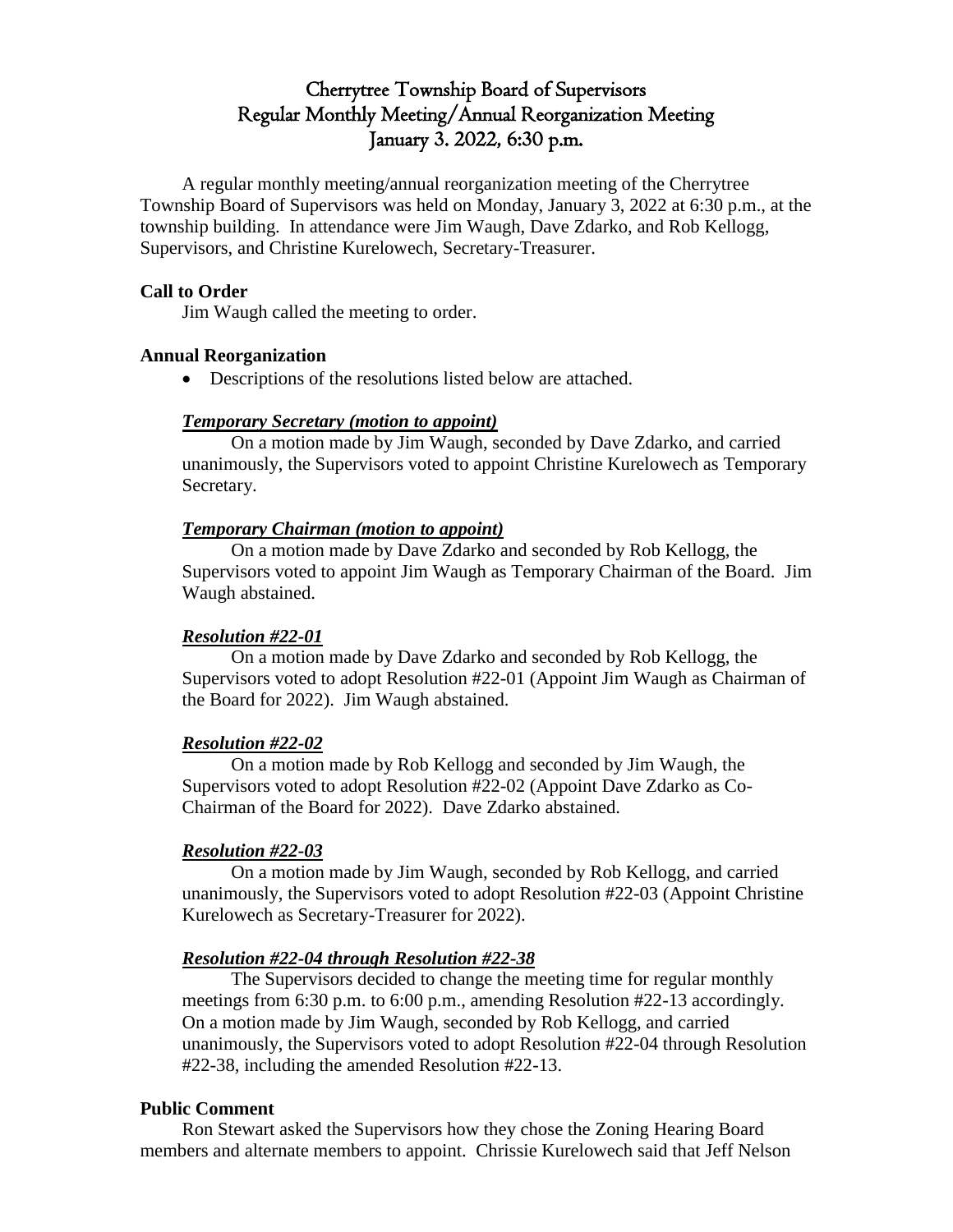and Tom Wilks have served on the Zoning Hearing Board for many years, so they were chosen for the 3-year term and the 2-year term. Tracy Zdarko has been an alternate, but was chosen for the 1-year term because she was the first person to volunteer to serve as an alternate when the township needed alternates. Charles Sampson was chosen to serve as an alternate (3-year term) because he was the second person to volunteer to serve as an alternate, and Ron Stewart was chosen as an alternate (2-year term) because he was the third person to volunteer to serve as an alternate. Ron Stewart asked why the township did not advertise the vacancies and ask for volunteers during recent meetings and Chrissie Kurelowech said that the township was advised to fill the alternate positions on the Zoning Hearing Board quickly due to the hearing for Titusville Solar LLC in case any of the existing members had conflicts of interest and would not be able to vote. The clock starts ticking once the township receives a request for a hearing before the Zoning Hearing Board, so there simply was not enough time to wait for the next regular monthly meeting of the Board of Supervisors to ask for volunteers. Furthermore, when the township has advertised for volunteers for various positions in the past, nobody volunteers. Until 2022, the township had always appointed people to the Zoning Hearing Board each year (appointed the entire Zoning Hearing Board), as opposed to appointing people to serve terms that expire at different times. According to the Pennsylvania Municipalities Planning Code (PA MPC), the terms should be 3-year terms and should be staggered. For that reason, the Supervisors used Resolution #22-11 to appoint people to the Zoning Hearing Board for different length terms. From here on out, when a term expires, the replacement will be appointed to a 3-year term.

Tim McGrath wanted to clarify what he said at the regular monthly meeting held on Monday, December 6, 2021, regarding Cypress Creek Renewables falsifying documents submitted to the Federal Aviation Administration (FAA) and to the township (providing incorrect numbers). He originally stated that if a pilot had used those numbers to land at the airport, there would have been a crash because the plane would have been 1,000 feet too low. He should have said that the numbers used by Cypress Creek Renewables were 1,000 feet lower than the airport elevation and, therefore, the glare analysis could not have had an effect on a pilot's vision. Furthermore, in relationship to the airport elevation, if a pilot used the numbers provided by Cypress Creek Renewables to navigate from the Titusville Solar LLC project location to the airport, the plane would have been 1,000 feet off and could have caused a crash.

#### **Minutes/Treasurer's Report**

The minutes, from the regular monthly meeting held on Monday, December 6, 2021, were read, accepted, and approved, on a motion made by Dave Zdarko, seconded by Jim Waugh, and carried unanimously.

The treasurer's report, for December 2021, was read, accepted, and approved, on a motion made by Rob Kellogg, seconded by Jim Waugh, and carried unanimously.

#### **Correspondence**

### PSATS – 2022 Dues

*Chrissie Kurelowech asked the Supervisors if they wished to continue the township's membership in PSATS (Pennsylvania State Association of Township Supervisors) for 2022 and, if so, if they wished to continue to receive the same services in 2022. The annual invoice always includes several add-on services that the township usually declines, reducing the cost. The Supervisors were in agreement to continue membership in PSATS and to continue to receive the same services as were received in 2021.*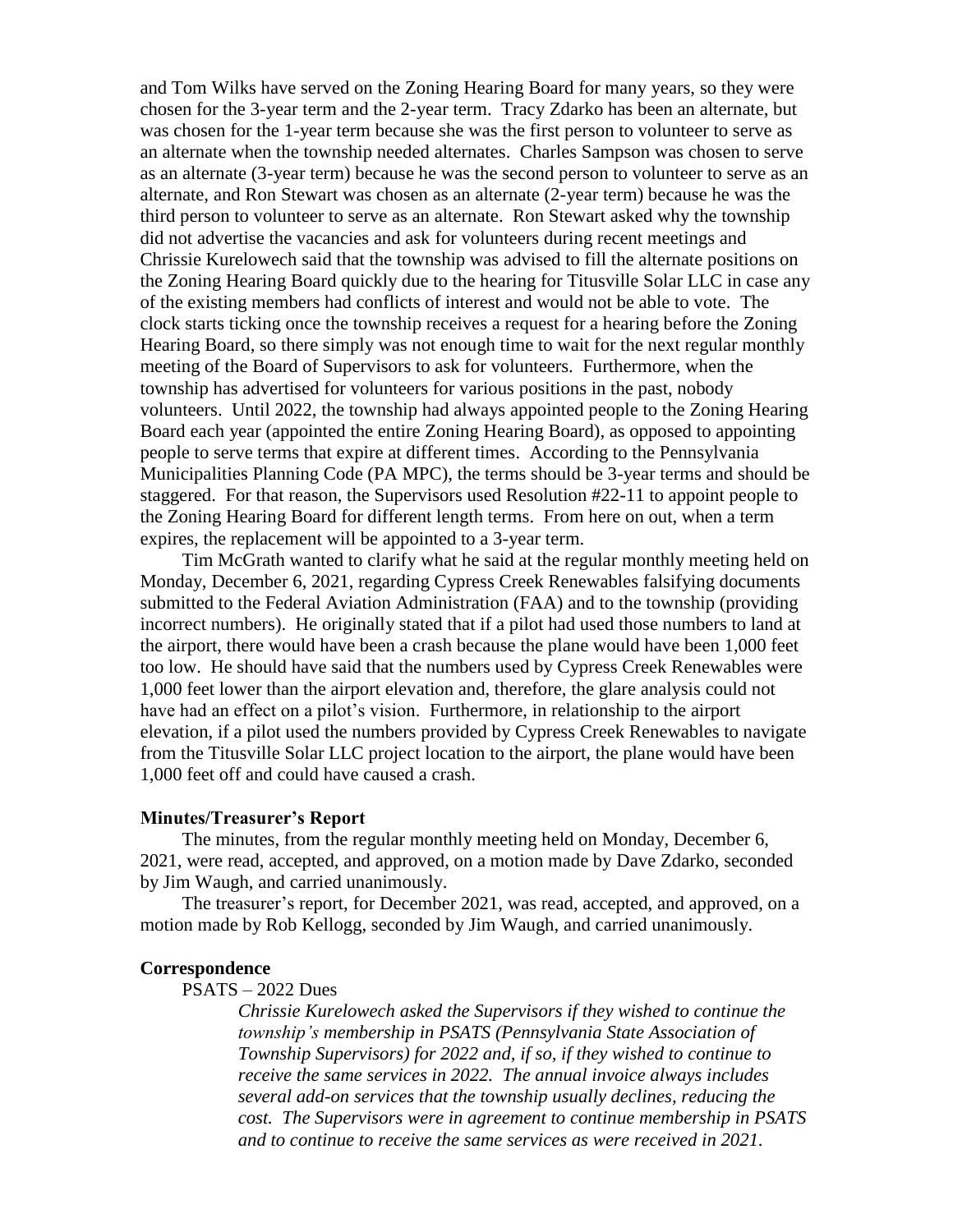Venango County Association of Township Officials – 2022 Dues *Chrissie Kurelowech asked the Supervisors if they wished to continue the township's membership in the Venango County Association of Township Officials for 2022 and they were in favor of doing so.* PSATS News Bulletin

### **Zoning**

*Permits*

Z-2021-13 Chuck Whitman 536 Dutch Hill Road new detached garage

#### *Zoning Report*

Ben Breniman, Zoning Officer, reported that one permit was issued during the month. A hearing for American Legion Post 368 was held before the Zoning Hearing Board on December 9, 2021 to obtain a special exception to erect a picnic pavilion at 1624 Breedtown Road. The Zoning Hearing Board did not grant a decision and asked the applicants to get more details regarding how they plan to use the property, sewage, stormwater, etc., and return for a second hearing. Ben Breniman reported that the applicants are no longer considering 1624 Breedtown Road and are looking at other properties instead.

Ben Breniman also reported that Cypress Creek Renewables recently sent him a packet containing corrected copies of an FAA filing that was submitted as an addendum to the Titusville Solar LLC permit application. He gave copies to the Supervisors and noted that the closer a structure is built to the airport, the lower in height it must be. Tim McGrath explained features on a diagram that was part of the FAA filing to those in attendance, noting that the diagram shows that the proposed project is outside of the runway area and not in the glide path.

Don Deliman questioned the "Accessory Solar Energy System (ASES)/Principal Solar Energy System (PSES) Initial Application Deposit", which is 1% of the estimated project cost, on the 2022 Fee Schedule. He thought that an accessory solar energy system that a resident chooses to build for personal use should not require a 1% deposit. Chrissie Kurelowech noted that the requirement was not new and was part of the township's fee schedule prior to 2022. It was also noted that some accessory solar energy systems can be quite large, so the 1% deposit is not unreasonable.

#### **Administrative Action**

#### *Resolution #22-39 – Destroy Specified Municipal Records – Vote to Adopt*

On a motion made by Jim Waugh, seconded by Rob Kellogg, and carried unanimously, the Supervisors voted to adopt Resolution #22-39. This resolution permits the Secretary-Treasurer to destroy records that the township is no longer required to keep, as specified by the Pennsylvania Municipal Records Manual. The resolution contains a list of the types of records and the years that will be destroyed.

#### *Resolution #22-40 – Updated Personnel Policy – Vote to Adopt*

On a motion made by Rob Kellogg, seconded by Jim Waugh, and carried unanimously, the Supervisors voted to adopt Resolution #22-40. This resolution updates the township's personnel policy, specifically Section 7.02, to make it clear that only full-time (Class A) road workers are eligible to receive double time and one-half (2.5 \* regular hourly rate) for hours worked on a paid holiday. This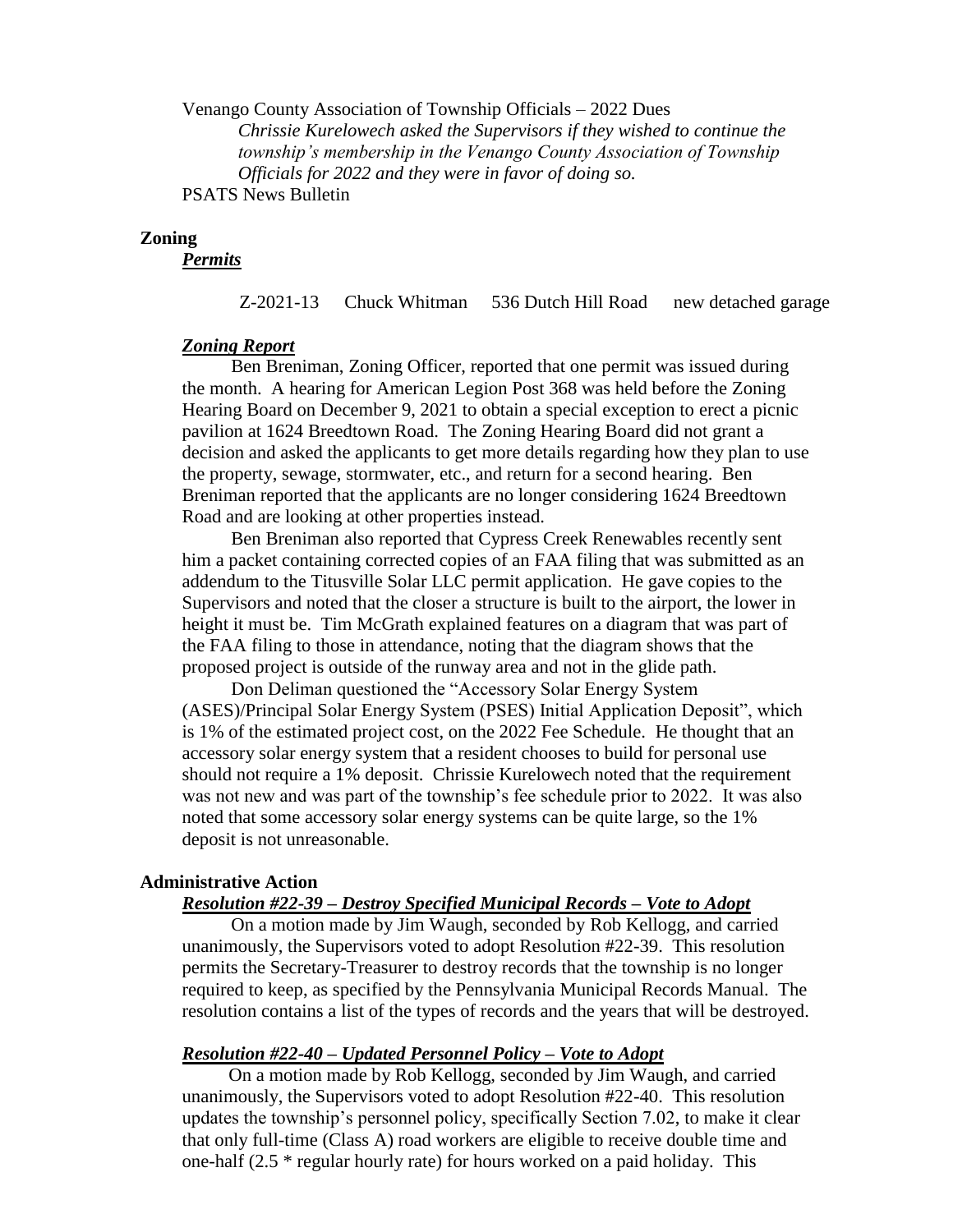change was necessary because one of the road workers is now partially retired and is considered full-time (Class B).

### *Culvert Projects-Bidding-Lamey Rd. Culvert #1 and Breedtown Rd. Culvert #3*

Chrissie Kurelowech told the Supervisors that Mark Corey, Township Engineer, recently called to ask if the Supervisors would be interested in putting Lamey Road Culvert #1 (0.20 mile west of State Route 8) and Breedtown Road Culvert #3 (0.10 mile west of Cherrytree Road – near Breedtown Cemetery) out for bid now as opposed to later in the year. He said that other townships have recently put similar projects out for bid and have received good prices. Last June, the Supervisors decided to continue the permitting process for Lamey Road Culvert #1 and Breedtown Road Culvert #3 with the intention of putting both projects out for bid during 2022. Chrissie Kurelowech said that the estimates received from Shingledecker's Welding a year or so ago were \$44,057.70 for Lamey Road Culvert #1 and \$33,347.20 for Breedtown Road Culvert #3, but that the bids most likely will be significantly higher. She noted that the township will receive \$73,477.79 in American Rescue Plan (ARP) money, most likely in June, to put towards the culvert projects. On a motion made by Jim Waugh, seconded by Dave Zdarko, and carried unanimously, the Supervisors voted to have Mark Corey put Lamey Road Culvert #1 and Breedtown Road Culvert #3 out for bid. The Pennsylvania Department of Environmental Protection (PA DEP) has issued permits for both culvert projects.

### **Committee Reports**

#### *VFD*

Tom Huffman, acting VFD Fire Chief, reported that there were 16 calls since the last meeting. Of the 16 calls, 1 was a building fire, 5 were EMS, 1 was an MVA with injuries, 3 were public service, 3 were dispatched and cancelled, and 3 were alarm malfunctions. There were 198 calls and 843 hours in 2021.

Tom Huffman reported that the VFD has formed a committee to get the property on the corner of Cherrytree Road and Buxton Road turned over from the township to the VFD. They plan to have a pavilion built on the property before the gun raffle scheduled for June of 2022. Lew Staub asked if the VFD will have to go through zoning before building and was told that a zoning permit would be required. Tom Huffman said that the plan is to split the parcel so the township is left with the two pavilions and the VFD will have everything from the pavilions to Buxton Road. Lew Staub asked where the township will build a new building when one is needed and Dave Zdarko suggested the property be subdivided and only a small piece be deeded over to the VFD as opposed to the entire parcel, or most of it, being deeded over. This would give the township space to expand in the future. Dave Zdarko said deeding the entire property over would take any space for a new township building away. Jim Waugh said the VFD is waiting on the surveyor. Tom Huffman said that it was supposed to be deeded over to the VFD originally. Jim Waugh noted that Alan Shaddinger, Township Solicitor, has said in the past that it would be better to turn the property over to the VFD than to have a 99-year lease. Jim Waugh also said that he does not want the VFD to build a new building and then have the Board of Supervisors change and evict the VFD from the property. He also mentioned proposed legislation in Congress to fund new buildings for any fire departments that are currently housed in buildings that are over 40 years old. The VFD most likely would qualify for funding if the legislation passes.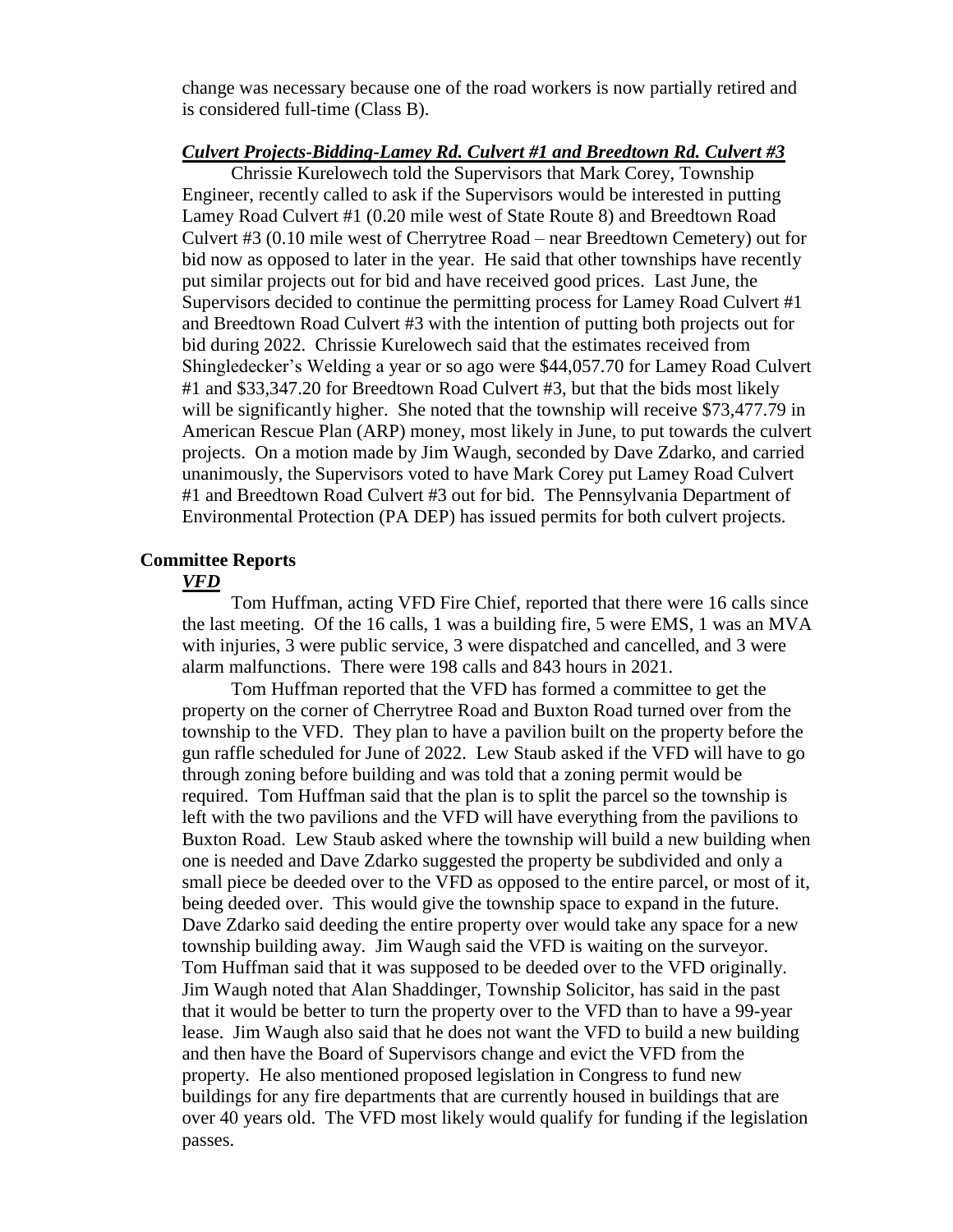### *EMA Office*

There was no report.

### *Road*

Lew Staub, Roadmaster, reported that, during the past month, the road crew plowed and put antiskid down once, put antiskid down 4 times, cleaned the garage once, pushed trees off of roads twice, and checked roads 3 times. They spent 1 day throwing limbs off of roads, cleaned the trucks twice, and spent 1 day fixing signs. Northwestern Heating fixed the furnace in the garage.

### **Old Business**

There was no "Old Business".

#### **New Business**

#### *Titusville Solar LLC – Stormwater Review*

Chrissie Kurelowech told the Supervisors that Alan Shaddinger, Township Solicitor, has asked for their approval to have Mark Corey, Township Engineer, proceed with the stormwater review for the Titusville Solar LLC project as long as Titusville Solar LLC provides \$1,000.00 to be put into escrow and a signed agreement to reimburse the township for expenses related to the review and inspections. The Supervisors granted approval. Chrissie Kurelowech will notify Alan Shaddinger.

The meeting adjourned at 7:02 p.m.

The bills were reviewed by the Board of Supervisors.

Respectfully submitted,

Christine C. Kurelowech, Secretary-Treasurer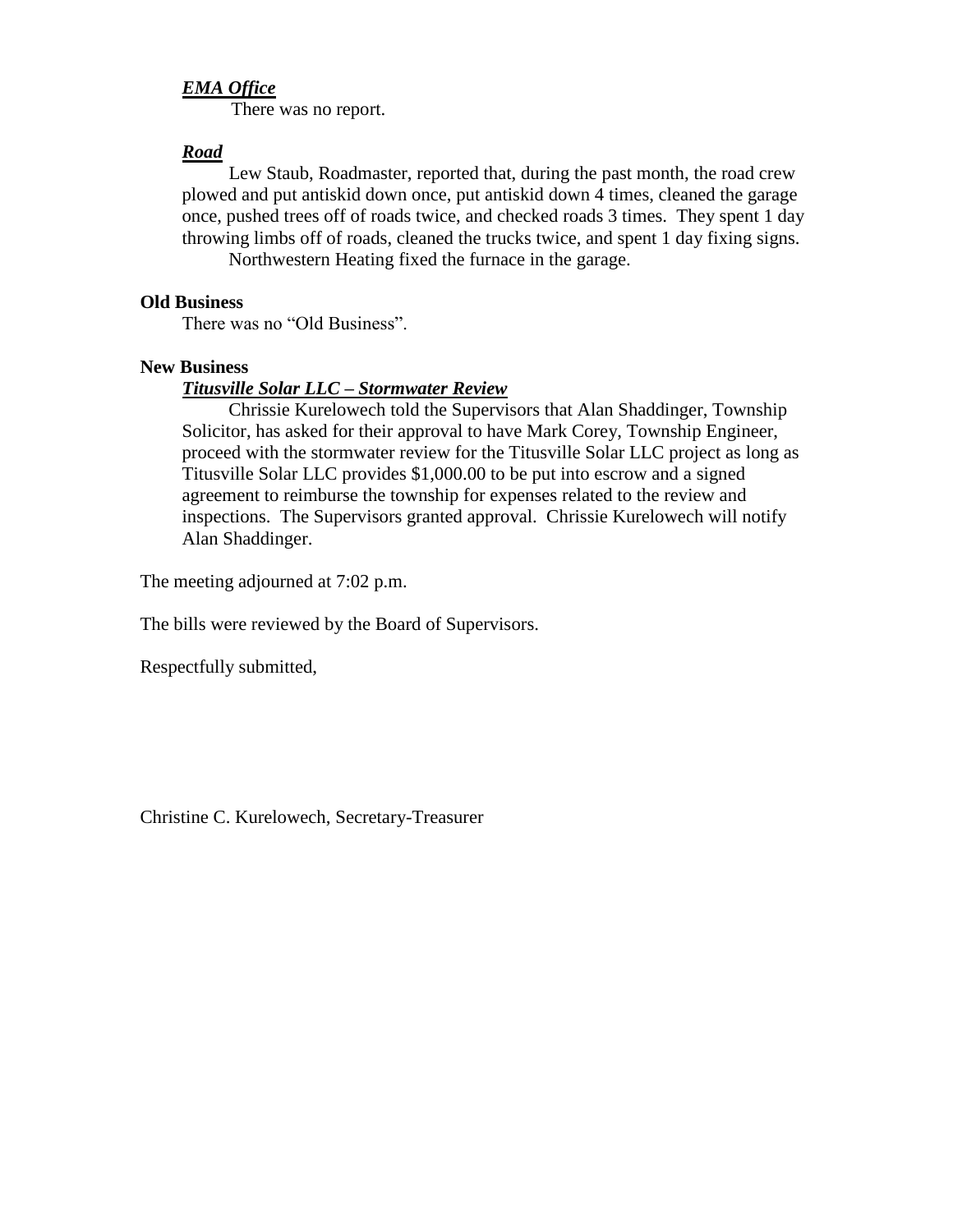The following resolutions were introduced and voted upon, on Monday, January 3, 2022, at the regular monthly meeting/annual reorganization meeting of the Cherrytree Township, Venango County, Board of Supervisors, as required by the Second Class Township Code.

| $#22-01$ | Appoint Jim Waugh as Chairman of the Board for 2022.                                                                                                                                                                                                                                                                                                                                                                   |
|----------|------------------------------------------------------------------------------------------------------------------------------------------------------------------------------------------------------------------------------------------------------------------------------------------------------------------------------------------------------------------------------------------------------------------------|
| #22-02   | Appoint David Zdarko as Co-Chairman of the Board for 2022.                                                                                                                                                                                                                                                                                                                                                             |
| $#22-03$ | Appoint Christine Kurelowech as Secretary-Treasurer for 2022.                                                                                                                                                                                                                                                                                                                                                          |
| #22-04   | Appoint Lewis Staub as Roadmaster for 2022.                                                                                                                                                                                                                                                                                                                                                                            |
| #22-05   | Adopt the Cherrytree Township 2022 Wage & Salary Schedule.                                                                                                                                                                                                                                                                                                                                                             |
| #22-06   | Adopt the Cherrytree Township 2022 Fee Schedule.                                                                                                                                                                                                                                                                                                                                                                       |
| #22-07   | Appoint Todd Fantaskey as the Sewage Enforcement Officer for 2022                                                                                                                                                                                                                                                                                                                                                      |
| #22-08   | Appoint Nicholas Melnick as the Alternate Sewage Enforcement Officer for<br>2022.                                                                                                                                                                                                                                                                                                                                      |
| #22-09   | Appoint Donald Deliman to the Vacancy Board for 2022.                                                                                                                                                                                                                                                                                                                                                                  |
| $#22-10$ | Appoint Karen McGrath, Melody Staub, and Austin Armstrong to the<br>Cherrytree Township Planning Commission for 2022.                                                                                                                                                                                                                                                                                                  |
| $#22-11$ | Appoint Jeff Nelson (3-year term), Thomas Wilks (2-year term), Tracy<br>Zdarko (1-year term), Charles Sampson (alternate - 3-year term), and Ron<br>Stewart (alternate $-2$ -year term) to the Cherrytree Township Zoning Hearing<br>Board for 2022.                                                                                                                                                                   |
| #22-12   | Appoint Attorney Alan Shaddinger as Cherrytree Township Solicitor for<br>2022.                                                                                                                                                                                                                                                                                                                                         |
| $#22-13$ | Designate the first Monday of each month, at 6:00 p.m., as the regular<br>monthly meeting of the Board of Supervisors. If that day is a legal holiday,<br>the meeting will be held on the following evening. All schedule changes will<br>be advertised in the classified section of The Titusville Herald. All township<br>meetings will be held in the manner described in Resolution 615, dated<br>August 23, 1993. |
|          |                                                                                                                                                                                                                                                                                                                                                                                                                        |

- #22-14 Maintain the 1% wage tax currently in effect and retain the 4 mill property tax rate currently in effect.
- #22-15 Allow the Secretary-Treasurer to pay any bills prior to approval by the Board of Supervisors.
- #22-16 Name Farmers National Bank and PNC Bank as depositories for all township funds.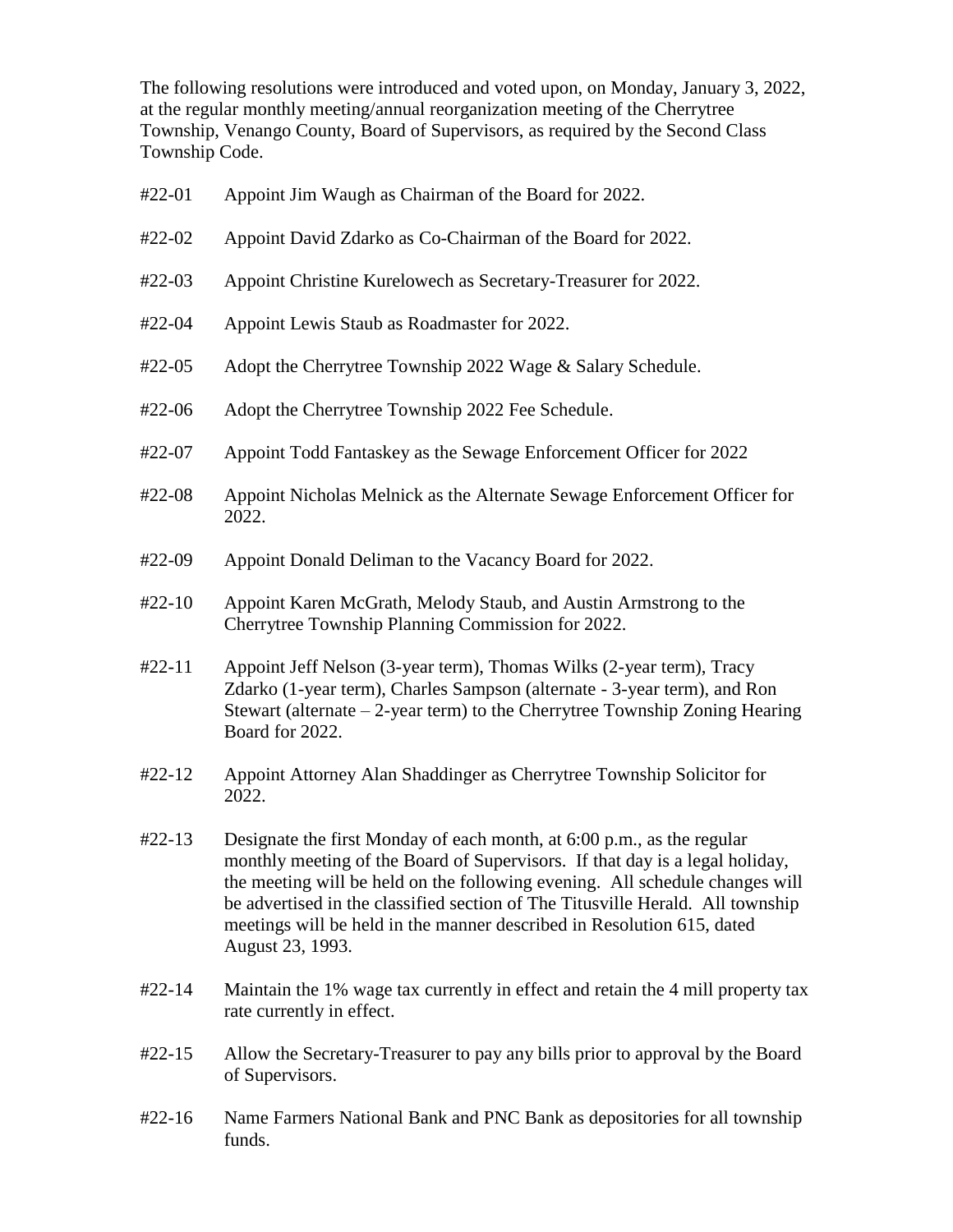- #22-17 Set the Treasurer's bond at \$500,000.00 per year.
- #22-18 Send Jim Waugh, David Zdarko, and Robert Kellogg to the annual PSATS State Conference in Hershey, PA and name Jim Waugh as the voting delegate.
- #22-19 Continue to do driveway installations and bill for the service as specified in the Cherrytree Township 2022 Fee Schedule.
- #22-20 Require all applicants for road permits to pay the township fees as specified in the Cherrytree Township 2022 Fee Schedule. Fees will be held by the township for any and all road repairs that are needed as a direct result of the applicant's operations. An exception to this procedure may be made at the discretion of the Roadmaster or the Board of Supervisors when it is determined that the applicant will conduct any operation that involves excessive long term projects, heavy truck, drilling, or construction projects that may result in significant damage above and beyond the routine hauling damage amounts.
- #22-21 Continue participation in the Pennsylvania Municipal Retirement System for eligible employees. The Secretary-Treasurer will act as Chief Administrative Officer for the plan.
- #22-22 Retain Mark J. Corey & Associates as Cherrytree Township Engineers for 2022.
- #22-23 Appoint Robert Kellogg as the township's representative to the Oil Creek Area COG.
- #22-24 Name the Titusville Appeals Board as appeal agents for enforcement of the Universal Construction Codes.
- #22-25 Appoint Robert Kellogg as the township's representative to the Venango County Planning Commission.
- #22-26 Use the federal maximum mileage reimbursement rate to compensate employees for their use of personal vehicles while conducting township business.
- #22-27 Allow any Supervisor to act as a voting representative for any appointed position (outside the township) in the event that the designated appointee is unable to attend a meeting.
- #22-28 Declare English the official language for all township business.
- #22-29 Appoint Benjamin Breniman as Cherrytree Township Zoning Officer for 2022.
- #22-30 Appoint Benjamin Breniman as Cherrytree Township Floodplain Administrator for 2022.